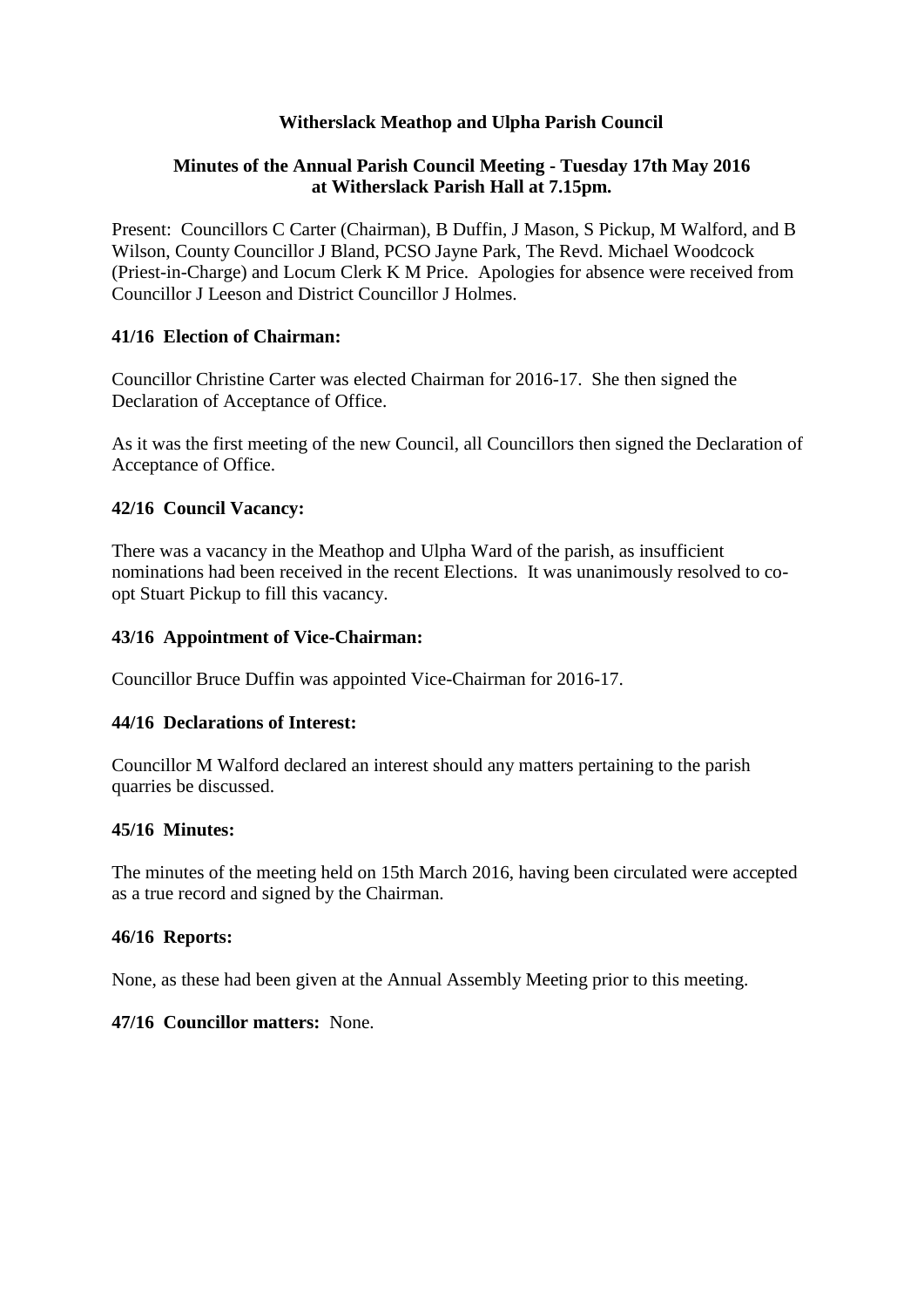### **48/16 Planning:**

*a. The following applications were considered:*

7/2016/5264 and 5265 Witherslack Hall Farm. Proposed use of section of Grade ll Listed Barn as bunk house accommodation in association with Witherslack Hall Equestrian Centre. Associated internal alterations. Approval recommended. It is felt this is a good use of this building.

7/2016/5195 Landour, Witherslack. Proposed alterations to consist of raising the roof by approx 1.5m to increase headroom of the first floor and re-planning of internal rooms. Approval recommended.

- b. Planning application 7/2015/0177 Land to west of Black Bull Barn, Mill Side, Witherslack. Notice was given by LDNPA of an inquiry into the Appeal by Mr Parker against the Enforcement Notice in respect of the above. It was resolved to write to the Planning Inspectorate and support the Appeal, in view of the local connections of the applicant and his support of the community.
- *c. The following decision, notified to the Council by the Planning Authority, was noted::*

7/2016/5087 4 Church Road, Witherslack. Two storey extension and front porch. **Granted** 

#### **49/16 Pinfold Quarry:**

Councillor Duffin is liaising with the contractor to get the fencing work completed.

District Councillor Holmes is investigating necessary procedures with LDNPA and there has recently been a change of Officer dealing with this.

It was reported that £400 for a five-year lease had been offered for land at Levens Hollings Quarry and the copy of the Licence will be filed.

#### **50/16 Play area:**

Emails had been received from Christopher Pearsall and Linda Walker regarding a future play area. It is understood that a group of residents has formed themselves into a Company Limited by Guarantee in order to action this matter. As there were no members of the public present, it was resolved not to discuss the issues involved or whether to appoint a Councillor to represent the Parish Council on the group.

# **51/16 Land Trust:**

It was agreed to confirm to Nick Stanley that the Parish Council would wish to continue with Councillor Leeson as liaison. Councillor Walford, is already involved with the Land Trust with regard to local housing need.